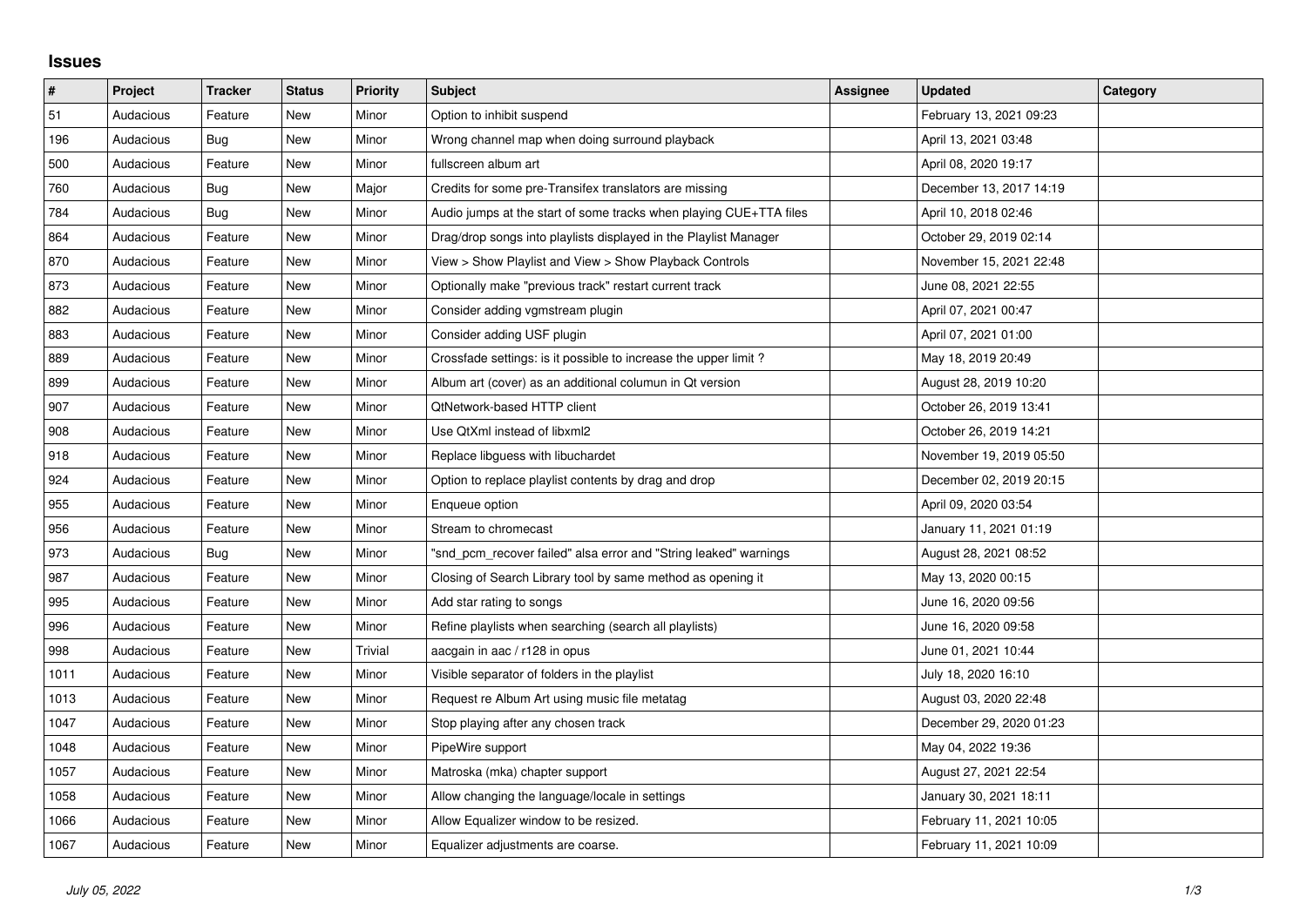| $\sharp$ | Project   | <b>Tracker</b> | <b>Status</b> | <b>Priority</b> | Subject                                                                                                                                   | <b>Assignee</b> | <b>Updated</b>                      | Category            |
|----------|-----------|----------------|---------------|-----------------|-------------------------------------------------------------------------------------------------------------------------------------------|-----------------|-------------------------------------|---------------------|
| 1071     | Audacious | Feature        | New           | Minor           | Linkage could be improved for packagers.                                                                                                  |                 | March 31, 2021 00:32                |                     |
| 1091     | Audacious | Feature        | New           | Minor           | Built-in lyrics support                                                                                                                   |                 | April 28, 2021 18:24                |                     |
| 1092     | Audacious | Feature        | New           | Minor           | Reread metadata on play option                                                                                                            |                 | April 30, 2021 03:35                |                     |
| 1093     | Audacious | Feature        | New           | Minor           | Make the Song Dialog (Qt) window wider by default                                                                                         |                 | May 17, 2021 15:36                  |                     |
| 1095     | Audacious | Feature        | New           | Minor           | Ctrl + $Z$ / R to undo / redo changes to playlist                                                                                         |                 | May 07, 2021 18:42                  |                     |
| 1096     | Audacious | Feature        | New           | Minor           | Calculate and show selection stats in the status bar                                                                                      |                 | May 10, 2021 03:06                  |                     |
| 1097     | Audacious | Feature        | New           | Minor           | Replace the volume button with a horizontal scale                                                                                         |                 | May 17, 2021 00:21                  |                     |
| 1099     | Audacious | Feature        | New           | Minor           | Per-track ReplayGain shouldn't be enabled by default                                                                                      |                 | May 09, 2021 13:41                  |                     |
| 1116     | Audacious | Feature        | New           | Minor           | feature request: miniview mode with QT or GTK interace                                                                                    |                 | February 08, 2022 06:53             |                     |
| 1119     | Audacious | Feature        | New           | Minor           | ADD ability to silence internet radio timeout Error dialog popup                                                                          |                 | July 31, 2021 18:36                 |                     |
| 1121     | Audacious | Feature        | New           | Minor           | Allow for easy searching through music for data with diacritics                                                                           |                 | August 05, 2021 08:06               |                     |
| 1130     | Audacious | Feature        | New           | Minor           | folders for tabs in the playlist head (an enhancement suggestion, not a<br>bug)                                                           |                 | October 24, 2021 19:04              |                     |
| 1131     | Audacious | Feature        | New           | Minor           | Selection of songs via selection field/bar (as in Clementine)                                                                             |                 | October 31, 2021 12:41              |                     |
| 1134     | Audacious | Feature        | New           | Minor           | Web interface remote control                                                                                                              |                 | November 04, 2021 06:57             |                     |
| 1145     | Audacious | Support        | New           | Minor           | I started to code, I need m-tags support for audacious to tag files<br>witthout tags, and all I need is a (link to a) good documentation* |                 | February 25, 2022 05:01             |                     |
| 1148     | Audacious | Feature        | New           | Minor           | Save the dimensions of the open-file dialogue window                                                                                      |                 | January 18, 2022 14:43              |                     |
| 1151     | Audacious | Feature        | New           | Minor           | Load balance XSPF tracks with multiple location URIs                                                                                      |                 | January 28, 2022 19:10              |                     |
| 1154     | Audacious | Support        | New           | Minor           | Playlist column Headers                                                                                                                   |                 | March 06, 2022 16:06                |                     |
| 1160     | Audacious | Feature        | New           | Minor           | Ogg Opus support for streams                                                                                                              |                 | March 11, 2022 18:09                |                     |
| 1161     | Audacious | Support        | New           | Major           | Wrong language                                                                                                                            |                 | March 16, 2022 17:46                |                     |
| 1164     | Audacious | Support        | New           | Minor           | Wheel mouse on tray icon do not change volume / context windows do<br>not appear (with cover)                                             |                 | March 19, 2022 13:17                |                     |
| 1170     | Audacious | Feature        | New           | Minor           | Playback mode button                                                                                                                      |                 | April 22, 2022 16:01                |                     |
| 859      | Audacious | Bug            | New           | Minor           | wsz skins cannot be used on Windows                                                                                                       |                 | January 01, 2020 02:48              | win32               |
| 1101     | Audacious | Feature        | New           | Major           | Please add media shortcut keys for Windows 10                                                                                             |                 | December 03, 2021 16:31             | win32               |
| 969      | Audacious | Feature        | New           | Minor           | streamtuner plugin: Please add column-sortability, or at least sort<br>alphabetically by 1st column                                       |                 | June 16, 2020 09:54                 | plugins/streamtuner |
| 975      | Audacious | <b>Bug</b>     | New           | Minor           | Segfault/leak on exit with streamtuner enabled                                                                                            |                 | Ariadne Conill   May 01, 2020 00:17 | plugins/streamtuner |
| 1088     | Audacious | Feature        | New           | Minor           | plugin: status icon: ADD option to select tray mouse Middle Click action                                                                  |                 | April 11, 2021 12:05                | plugins/statusicon  |
| 943      | Audacious | Feature        | New           | Minor           | Being able to add several folders to the library, and arrange that<br>Audacious recognizes symlinks                                       |                 | March 23, 2020 15:41                | plugins/search tool |
| 429      | Audacious | Feature        | New           | Minor           | Please enable scrobbling to libre.fm in Scrobbler 2.0                                                                                     |                 | September 02, 2019 10:35            | plugins/scrobbler2  |
| 1106     | Audacious | Bug            | New           | Minor           | Could not communicate with last.fm: Error in the HTTP2 framing layer.                                                                     |                 | June 15, 2021 21:30                 | plugins/scrobbler2  |